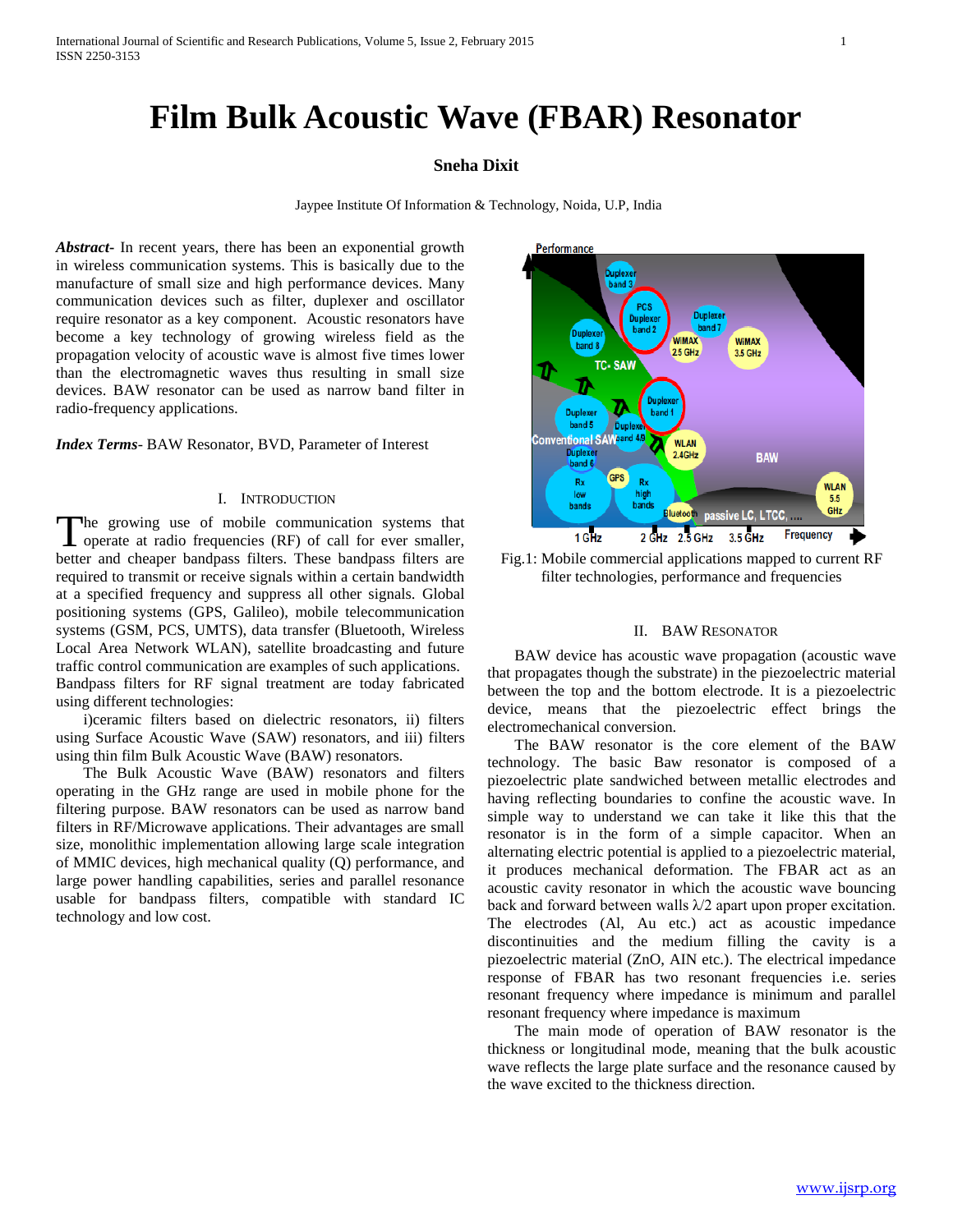

 The performance of a film bulk acoustic wave resonator (FBAR) is analysed by the impedance characteristics of the resonator. The impedance of a resonator is characteristics of the resonator. The impedance of a resonator is characterized by two resonances: first at the resonance frequency  $(f_r)$  where the magnitude of the impedance tends to its minimum value and the second at anti – resonance frequency  $(\bar{f}_a)$  where the magnitude of the impedance is maximum. The fundamental resonance frequency F of the thickness excited FBAR is given by:

$$
F = \frac{v}{\lambda} = \frac{v}{2t}
$$

Where, v is the velocity of fundamental thickness,  $\lambda$  is the acoustic wavelength and  $\lambda = 2t$ , t is the thickness of the device.



**Fig4 Schematic view of bulk acoustic wave resonator FBAR**

 The relationship between acoustic impedance, acoustic velocity and thickness of electrode and piezoelectric material is given by:

$$
z_{\mathbf{e}}z_{\mathbf{p}} = \tan \theta_{\mathbf{e}} \cdot \tan \theta_{\mathbf{p}}
$$

Where,  $\overline{z_e}$  and  $\overline{z_p}$  are the acoustic impedance of electrical and piezoelectric material. The FBAR has air interface at top and bottom electrode for acoustic isolation the air cavity is created by micromachining. The resonance frequency of the lateral mode is approximated by:

$$
F = N \left( \frac{\nu_{L}}{2W} \right)
$$

Where, N is the mode number,  $v_{\text{L}}$  is the velocity of the lateral mode, w is the distance between electrode edges

## III. BUTTERWORTH-VAN DYKE (BVD)

 The equivalent circuit model of the BAW resonator is the Butterworth-Van-Dyke (BVD) model. It has two parallel branches- namely, the motional and static capacitance arms. The motional arm comprises the series motional inductance Lm, capacitance Cm, and resistance Rm. The static branch is formed by the parallel- plate capacitance Co formed between the top and bottom electrodes of FBAR



**Fig.5 Equivalent Circuit**

 As the BVD explains the series and parallel resonance frequencies found in FBAR MEMS resonator, given by:

$$
f_{s=\frac{1}{2\pi(\sqrt{Lm Cm})}}
$$

$$
f_{p=\frac{2\pi}{\sqrt{Lm \cdot (\frac{Cm.Co}{Cm+Co})}}}
$$

#### IV. PARAMETER OF INTEREST

The two parameter of interest are as follows:

Electromechanical Coupling Coefficient,  $K_{eff}^2$ 

 It is a important parameter for the design of BAW filter because the width of the filter passband that can be achieved depends on it.

$$
K_{eff=2}^{2} \frac{\pi}{f_a} \frac{I r}{\cot(2-f p)}
$$

Quality Factor

 The Quality factor is a measure of the loss of a resonator circuit and is defined as the ratio of the stored energy divided by the power dissipated in that network over one cycle.